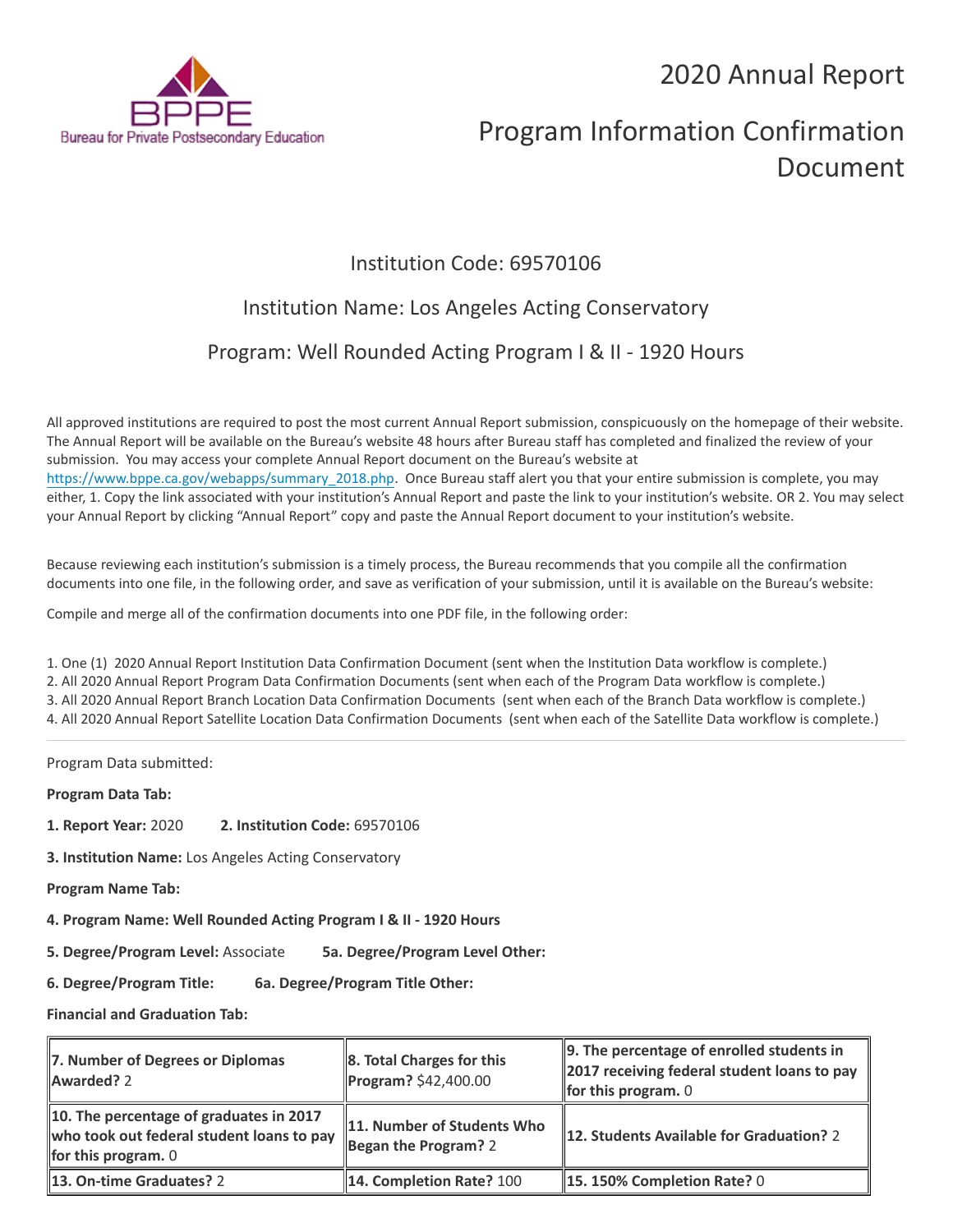#### **16. Is the above data taken from the Integrated Postsecondary Education Data System (IPEDS) of the United States Department of Education?** No

#### **Placement Data Tab:**

CEC § 94929.5 requires institutions to report placement data for every program that is designed or advertised to lead to a particular career, or advertised or promoted with any claim regarding job placement.

| 17. Graduates Available for<br><b>Employment? 2</b>                                                                                                                            | 18 Graduates Employed in the<br>Field? 2 | 19. Placement Rate? 100 |  |  |
|--------------------------------------------------------------------------------------------------------------------------------------------------------------------------------|------------------------------------------|-------------------------|--|--|
| 20. Graduates Employed in the field                                                                                                                                            |                                          |                         |  |  |
| 20a. 20 to 29 hours per week? 2                                                                                                                                                | 20b. At least 30 hours per week? 0       |                         |  |  |
| $\ $ 21. Indicate the number of graduates employed                                                                                                                             |                                          |                         |  |  |
| $\ $ 21a. In a single position in the field of study: 0<br>21b. Concurrent aggregated positions in the field of<br>study: $0$                                                  |                                          |                         |  |  |
| 21c. Freelance/self-employed: 2<br>21d. By the institution or an employer owned by the institution, or<br>$\parallel$ an employer who shares ownership with the institution: 0 |                                          |                         |  |  |

#### **Exam Passage Rate Tab:**

5 CCR §74112(j) requires the institution to collect the exam passage data directly from its graduates if the exam passage data is not available from the licensing agency.

**22. Does this educational program lead to an occupation that requires State licensing?** No

#### **22a. Do graduates have the option or requirement for more than one type of State licensing exam?**

 **Option/Requirement #1: Option/Requirement #2: Option/Requirement #3: Option/Requirement #4:**

**Exam Passage Rate - Year 1 Tab:**

**23. Name of the State licensing entity that licenses the field:** No

**24. Name of Exam?**

| 25. Number of Graduates Taking | 26. Number Who Passed the | 27. Number Who Failed the | $\ 28.$ Passage |
|--------------------------------|---------------------------|---------------------------|-----------------|
| <b>State Exam?</b>             | <b>State Exam?</b>        | <b>State Exam?</b>        | Rate?           |

**29. Is This Data from the State Licensing Agency that Administered the Exam? 29a. Name of Agency:**

**30. If the response to #29 is "No", provide a description of the process used for Attempting to Contact Students.**

**Exam Passage Rate - Year 2 Tab:**

**31. Name of the State licensing entity that licenses the field:**

**32. Name of Exam?**

| 33. Number of Graduates Taking | 34. Number Who Passed the | <b>35. Number Who Failed the</b> | $\parallel$ 36. Passage |
|--------------------------------|---------------------------|----------------------------------|-------------------------|
| <b>State Exam?</b>             | <b>State Exam?</b>        | <b>State Exam?</b>               | $\parallel$ Rate?       |

**37. Is This Data from the State Licensing Agency that Administered the Exam? 37a. Name of Agency:**

**38. If the response to #37 is "No", provide a description of the process used for Attempting to Contact Students.** 

**Salary Data Tab:**